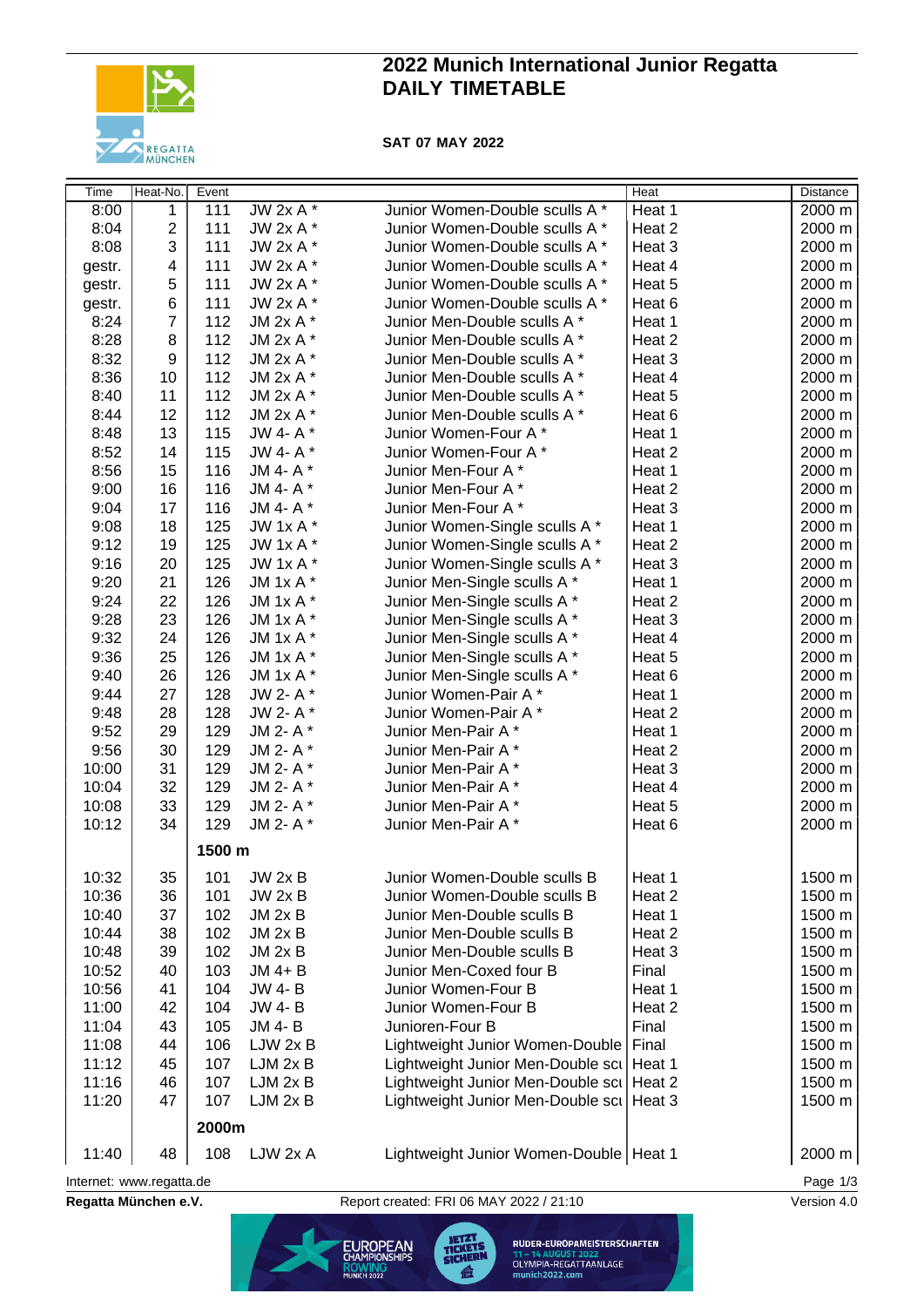

### **2022 Munich International Junior Regatta DAILY TIMETABLE**

### **SAT 07 MAY 2022**

| Time   | Heat-No. | Event  |                 |                                           | <b>Heat</b> | Distance         |
|--------|----------|--------|-----------------|-------------------------------------------|-------------|------------------|
| 11:44  | 49       | 108    | LJW 2x A        | Lightweight Junior Women-Double           | Heat 2      | $2000 \text{ m}$ |
| 11:48  | 50       | 109    | LJM 2x A        | Lightweight Junior Men-Double scu         | Heat 1      | 2000 m           |
| 11:52  | 51       | 109    | LJM 2x A        | Lightweight Junior Men-Double scu         | Heat 2      | 2000 m           |
| 11:56  | 52       | 110    | <b>LJM 4- A</b> | Lightweight Junior Men-Four A             | Final       | 2000 m           |
| 12:00  | 53       | 111    | JW 2x A *       | Junior Women-Double sculls A *            | Final C     | 2000 m           |
| 12:04  | 54       | 111    | JW 2x A *       | Junior Women-Double sculls A *            | Final B     | 2000 m           |
| 12:08  | 55       | 111    | JW 2x A *       | Junior Women-Double sculls A *            | Final A     | 2000 m           |
| 12:12  | 56       | 112    | JM 2x A *       | Junior Men-Double sculls A *              | Final C     | 2000 m           |
| 12:16  | 57       | 112    | JM 2x A *       | Junior Men-Double sculls A *              | Final B     | 2000 m           |
| 12:20  | 58       | 112    | JM 2x A *       | Junior Men-Double sculls A *              | Final A     | 2000 m           |
| 12:24  | 59       | 115    | JW 4- A*        | Junior Women-Four A*                      | Final B     | 2000 m           |
| 12:28  | 60       | 115    | JW 4- A*        | Junior Women-Four A*                      | Final A     | 2000 m           |
| 12:32  | 61       | 116    | JM 4- A*        | Junior Men-Four A*                        | Final C     | 2000 m           |
| 12:36  | 62       | 116    | JM 4- A*        | Junior Men-Four A*                        | Final B     | 2000 m           |
| 12:40  | 63       | 116    | JM 4- A*        | Junior Men-Four A*                        | Final A     | 2000 m           |
|        |          | 1500 m |                 |                                           |             |                  |
|        |          |        |                 |                                           |             |                  |
| 13:40  | 64       | 117    | JW 1x B         | Junior Women-Single sculls B              | Heat 1      | 1500 m           |
| 13:44  | 65       | 117    | JW 1x B         | Junior Women-Single sculls B              | Heat 2      | 1500 m           |
| 13:48  | 66       | 117    | JW 1x B         | Junior Women-Single sculls B              | Heat 3      | 1500 m           |
| 13:52  | 67       | 118    | $JM$ 1 $x$ B    | Junior Men-Single sculls B                | Heat 1      | 1500 m           |
| 13:56  | 68       | 118    | $JM$ 1 $x$ B    | Junior Men-Single sculls B                | Heat 2      | 1500 m           |
| 14:00  | 69       | 118    | JM 1x B         | Junior Men-Single sculls B                | Heat 3      | 1500 m           |
| 14:04  | 70       | 118    | JM 1x B         | Junior Men-Single sculls B                | Heat 4      | 1500 m           |
| 14:08  | 71       | 118    | JM 1x B         | Junior Men-Single sculls B                | Heat 5      | 1500 m           |
| gestr. | 72       | 118    | JM 1x B         | Junior Men-Single sculls B                | Heat 6      | 1500 m           |
| 14:16  | 73       | 119    | <b>JW 2-B</b>   | Junior Women-Pair B                       | Heat 1      | 1500 m           |
| 14:20  | 74       | 119    | <b>JW 2-B</b>   | Junior Women-Pair B                       | Heat 2      | 1500 m           |
| 14:24  | 75       | 120    | JM 2-B          | Junior Men-Pair B                         | Heat 1      | 1500 m           |
| 14:28  | 76       | 120    | JM 2-B          | Junior Men-Pair B                         | Heat 2      | 1500 m           |
| gestr. | 209      | 120    | JM 2-B          | Junior Men-Pair B                         | Heat 3      | 1500 m           |
| 14:32  | 77       | 121    | $LJW$ 4x+ B     | Lightweight Junior Women-Coxed            | Final       | 1500 m           |
| 14:36  | 78       | 122    | $LJM$ 4x+ $B$   | Lightweight Junior Men-Coxed qua          | Heat 1      | 1500 m           |
| 14:40  | 79       | 122    | $LJM$ 4x+ $B$   | Lightweight Junior Men-Coxed qua          | Heat 2      | 1500 m           |
|        |          | 2000 m |                 |                                           |             |                  |
| 15:00  | 80       |        | 123 LJW 1x A    | Lightweight Junior Women-Single:   Heat 1 |             | 2000 m           |
| 15:04  | 81       | 123    | LJW 1x A        | Lightweight Junior Women-Single:          | Heat 2      | 2000 m           |
| 15:08  | 82       | 123    | LJW 1x A        | Lightweight Junior Women-Single:          | Heat 3      | 2000 m           |
| 15:12  | 83       | 124    | LJM 1x A        | Lightweight Junior Men-Single scu         | Heat 1      | 2000 m           |
| 15:16  | 84       | 124    | LJM 1x A        | Lightweight Junior Men-Single scu         | Heat 2      | 2000 m           |
| 15:20  | 85       | 124    | LJM 1x A        | Lightweight Junior Men-Single scu         | Heat 3      | 2000 m           |
| 15:24  | 86       | 124    | LJM 1x A        | Lightweight Junior Men-Single scu         | Heat 4      | 2000 m           |
| 15:28  | 87       | 125    | JW 1x A *       | Junior Women-Single sculls A *            | Final C     | 2000 m           |
| 15:32  | 88       | 125    | JW 1x A *       | Junior Women-Single sculls A *            | Final B     | 2000 m           |
| 15:33  | 208      | 125    | JW 1x A *       | Junior Women-Single sculls A *            | Final A     | 2000 m           |
| 15:36  | 89       | 126    | JM 1x A *       | Junior Men-Single sculls A *              | Final C     | 2000 m           |
| 15:40  | 90       | 126    | JM 1x A *       | Junior Men-Single sculls A *              | Final B     | 2000 m           |
| 15:44  | 91       | 126    | JM $1xA^*$      | Junior Men-Single sculls A *              | Final A     | 2000 m           |
| 15:48  | 92       | 127    | LJM 2- A        | Lightweight Junior Men-Pair A             | Final       | 2000 m           |
| 15:52  | 93       | 128    | JW 2- A*        | Junior Women-Pair A*                      | Final B     | 2000 m           |
| 15:56  | 94       | 128    | JW 2- A *       | Junior Women-Pair A*                      | Final A     | 2000 m           |

Internet: [www.regatta.de](http://www.regatta.de) Page 2/3

**Regatta München e.V.** Report created: FRI 06 MAY 2022 / 21:10 Version 4.0



RUDER-EUROPAMEISTERSCHAFTEN 11 – 14 AUGUST 2022<br>OLYMPIA-REGATTAANLAGE<br>munich2022.com